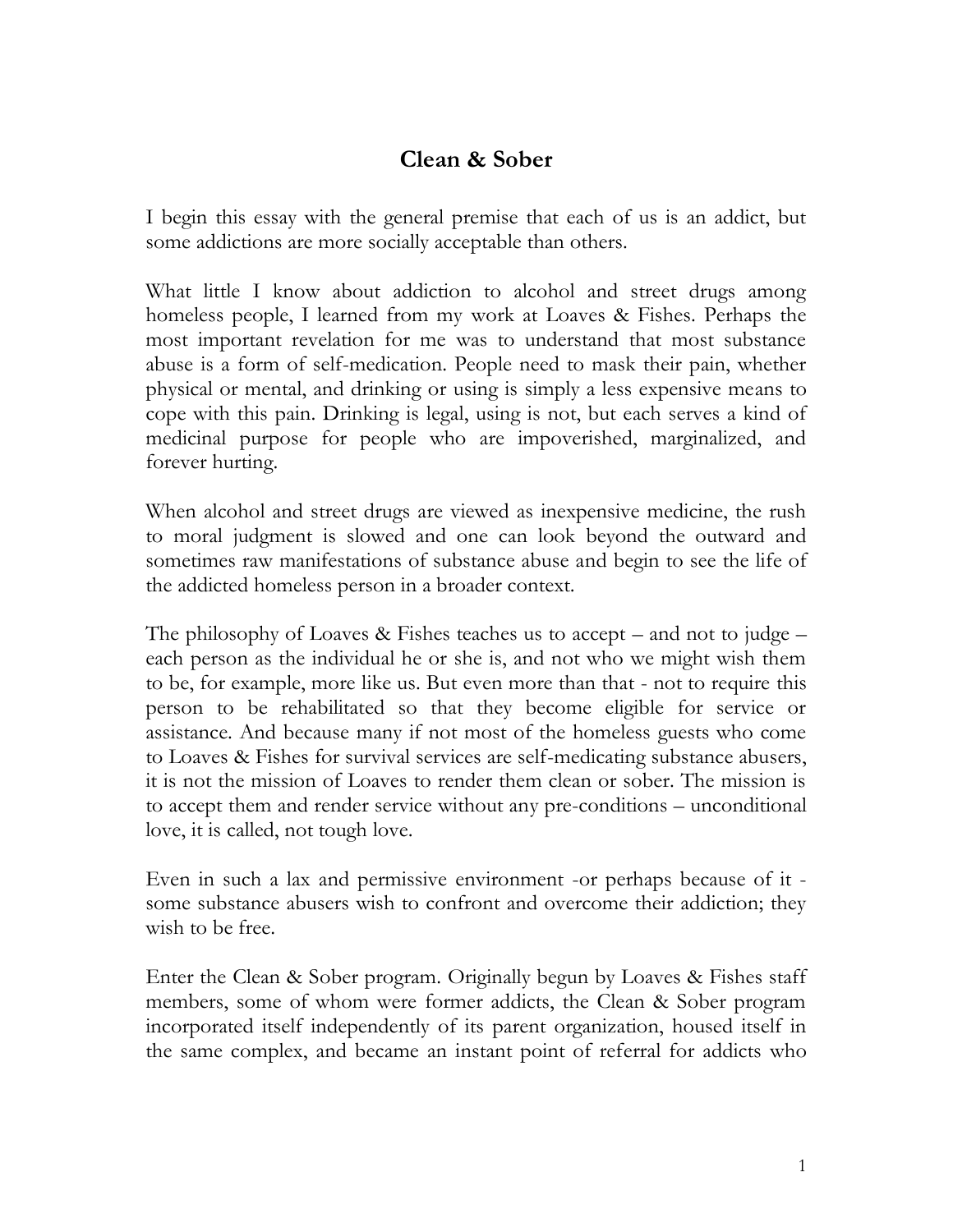had made the decision to stop drinking or using. Ten years later, hundreds of homeless addicts had made the successful transition from addiction to living in recovery, leading independent lives, and being reunited with loved ones.

At the anniversary banquet, which celebrated the first ten years of existence of the Clean & Sober program, I spoke to the assembled supporters and graduates of the program:

These words are addressed to those who live in recovery, whether measured in years or months or even days.

You have done what the rest of us are unable, or unwilling, to do. You have confronted your own addiction, you have been willing to do the hard work – the heavy lifting – of looking at yourself honestly, without self-pity or excuse. You have somehow managed to set aside your fear and personal insecurity about the unknown – you have made the decision to overcome.

Why have you been able to meet and accept this challenge head-on, while the rest of us are unable to do so? How were you able to make the decision to do something with your life, while the rest of us do not even know we are in trouble?

Why do we remain in denial, while you are able to push forward with such courage? Why do we continue the delay, always looking for an easy way out, while you seek the truth of self? Why do we seek escape, while you seek freedom?

Where did you find the desire and the strength to choose the most difficult path of all? Where did you find the commitment to undertake such a lifealtering change? What happened in your life that sets you so far apart from the drift of the rest of us?

I cannot say, I have no answer; it is a mystery to me.

What I do know, what I can say, is that your life of recovery gives us hope, and sets an example, that one day, we, too, will be confident and strong enough to confront our own addictions.